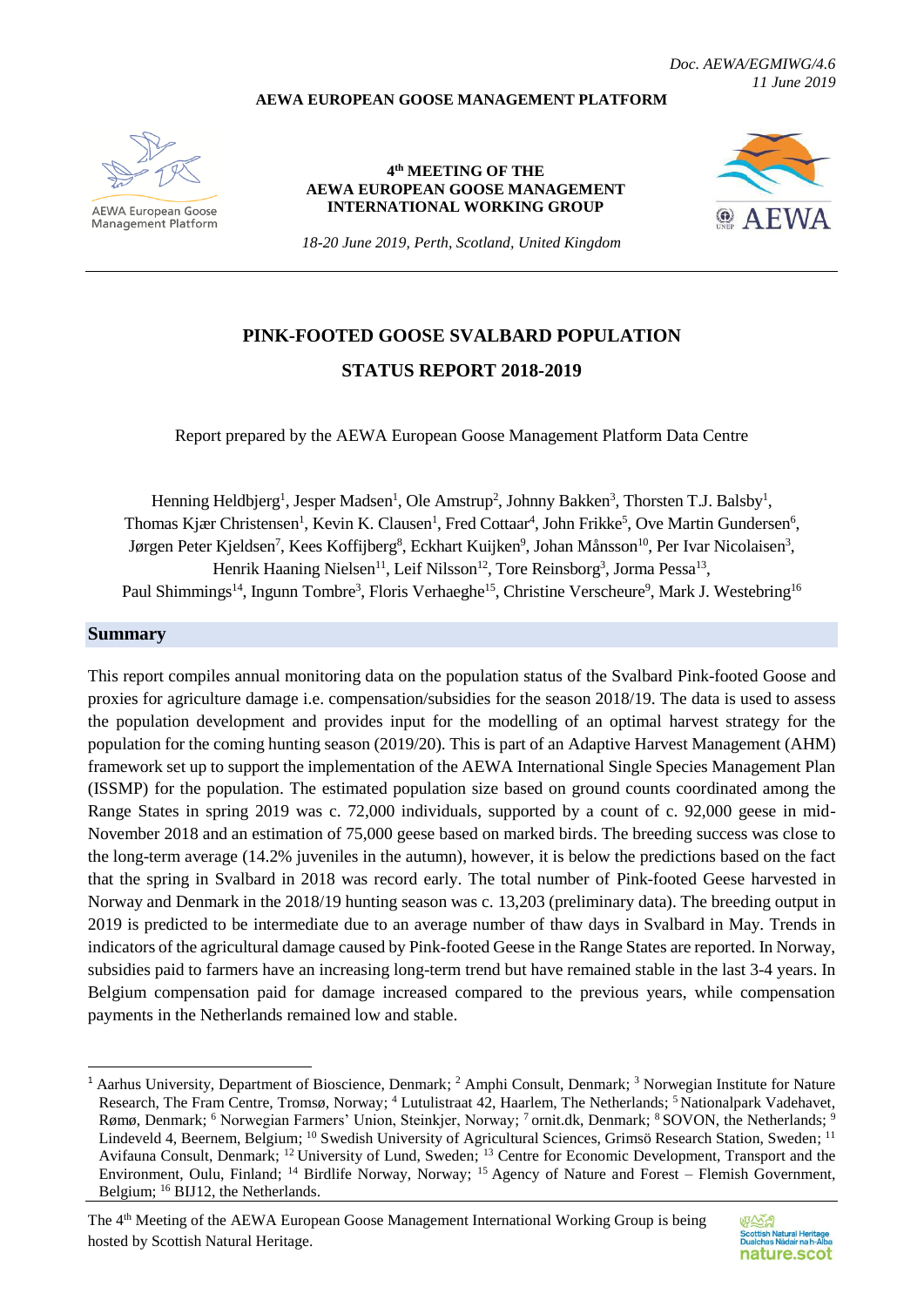### **1 – Aim**

The aim of this report is to compile annual monitoring data on the population status of the Svalbard Pinkfooted Goose for the season 2018/19. This data is used to assess the population development and provide input data for the modelling of an optimal harvest strategy for the population for the coming hunting season (2019/20). This is part of an AHM framework set up to support the implementation of the AEWA ISSMP for the population (Madsen et al., 2017a; Madsen and Williams, 2012). Data from the previous seasons 2012/13- 2017/18 have been published in separate annual reports. Previous reports and further information about the ISSMP process can be found on the website [http://egmp.aewa.info/.](http://egmp.aewa.info/) In this report we also describe the trend in survival of the population, as well as status and trends in indicators of other than population-related objectives of the ISSMP, namely compensation/subsidies paid for alleviating agricultural damage caused by Pink-footed Geese in the Range States and the rate of crippling due to wounding from shooting with shotguns.

We thank the national volunteer networks who contributed with counts, the Danish hunters providing wings of shot birds, the Danish Environmental Protection Agency and Statistics Norway for supplying preliminary hunting bag statistics and Vlaamse Overheid, Agentschap Natuur & Bos in Belgium, BIJ12 in the Netherlands and the County Governors of Trøndelag and Nordland in Norway for supplying data on compensation/subsidies schemes.

### **2 – Population estimate 2018/19**

Internationally coordinated population counts were performed on 17-18 November 2018 and 5-6 May 2019. Counts were coordinated to take place as closely as possible to these dates. Flocks were either counted when they were leaving roost sites in the morning, arriving at roost sites in the evening, or alternatively on fields. The main known sites were covered by a network of trained observers who coordinated the coverage and timing of counts. Additional information was retrieved from internet reporting portals, where birdwatchers had reported flocks in areas outside the main areas [\(http:/artsobservasjoner.no/fugler;](http://artsobservasjoner.no/fugler) [https://www.artportalen.se/;](https://www.artportalen.se/) [http://dofbasen.dk;](http://dofbasen.dk/) [https://www.tiira.fi/\)](https://www.tiira.fi/). Count data from Germany is not available, but numbers present were likely to be very low.

The mid-November population count was performed in Norway, Sweden, Denmark, the Netherlands and Belgium and gave a population estimate of c. 92,000 geese (rounded up to nearest 1,000). During this time of the year a large proportion of the birds was concentrated in Jutland, Denmark (c. 84%), with additional numbers found Belgium (c. 9%) and in the Netherlands (c. 5%) (Table 1; Figure 1a). The remaining was scattered around in Sweden and Norway.

The May count was performed in Norway, Sweden, Finland and Denmark, the area expected to host the whole population at that time of the year, and gave a population estimate of c. 72,000 geese. In May the majority of the geese was located in Norway (c. 90%), but with record high numbers in Finland (c. 8%) (Table 1; Figure 1b). Only few birds were left in Denmark and Sweden. We used the maximum count in Finland from a few days before the official count date, since these geese cannot have moved to any other site after this date, since it was too early to depart for the breeding areas at Svalbard.

The autumn estimate of c. 92,000 geese is used as the final population estimate for the 2018/19 season (Table 1; Figure 2).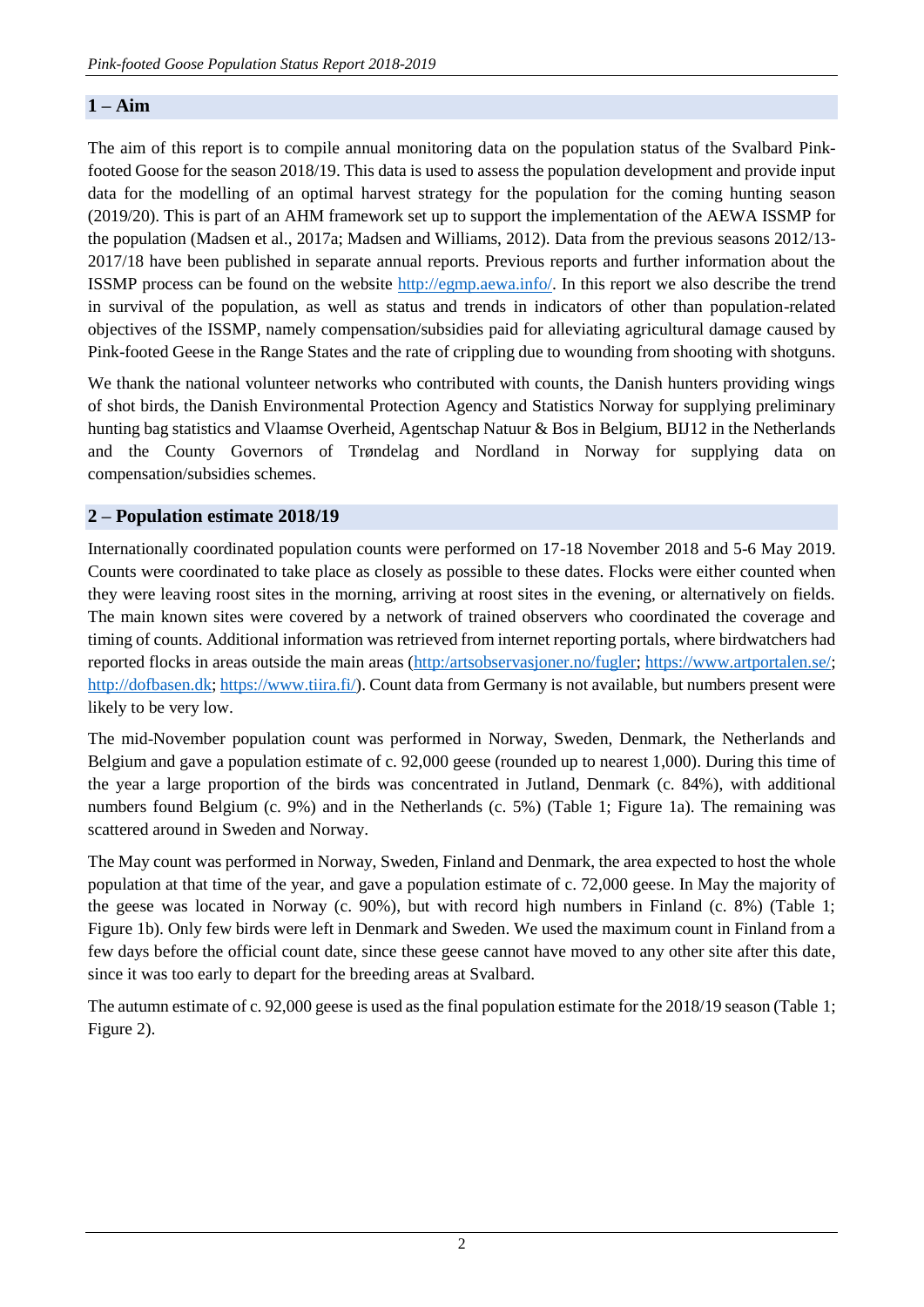|                 | <b>Region</b>   | <b>Numbers</b>             |                          |  |  |  |
|-----------------|-----------------|----------------------------|--------------------------|--|--|--|
| <b>Country</b>  |                 | <b>17-18 November 2018</b> | 5-6 May 2019             |  |  |  |
|                 | Trøndelag       | 1,524                      | 64,138                   |  |  |  |
|                 | Vesterålen      |                            | 1,079                    |  |  |  |
| Norway          | southern Norway | 309                        | 372                      |  |  |  |
|                 | northern Norway | $\overline{\phantom{a}}$   | 5                        |  |  |  |
|                 | Jutland         | 76,831                     | 724                      |  |  |  |
| Denmark         | eastern Denmark | 76                         | $\overline{2}$           |  |  |  |
| Finland         | Oulu region     | $\overline{\phantom{a}}$   | 5,800                    |  |  |  |
|                 | Elsewhere       | $\overline{\phantom{a}}$   | 68                       |  |  |  |
| Sweden          | Various sites   | 258                        | 245                      |  |  |  |
| Germany         |                 | <b>NA</b>                  | ٠                        |  |  |  |
| the Netherlands |                 | 4,176                      | $\overline{\phantom{a}}$ |  |  |  |
| Belgium         | Flanders        | 8,691                      |                          |  |  |  |
| <b>TOTAL</b>    |                 | 91,865                     | 72,433                   |  |  |  |

*Table 1. Results of synchronized counts of Pink-footed Geese in autumn 2018 and spring 2019*



*Figure 1a. Distribution of Pink-footed Geese 17-18 November 2018*



*Figure 1b. Distribution of Pink-footed Geese 5-6 May 2019*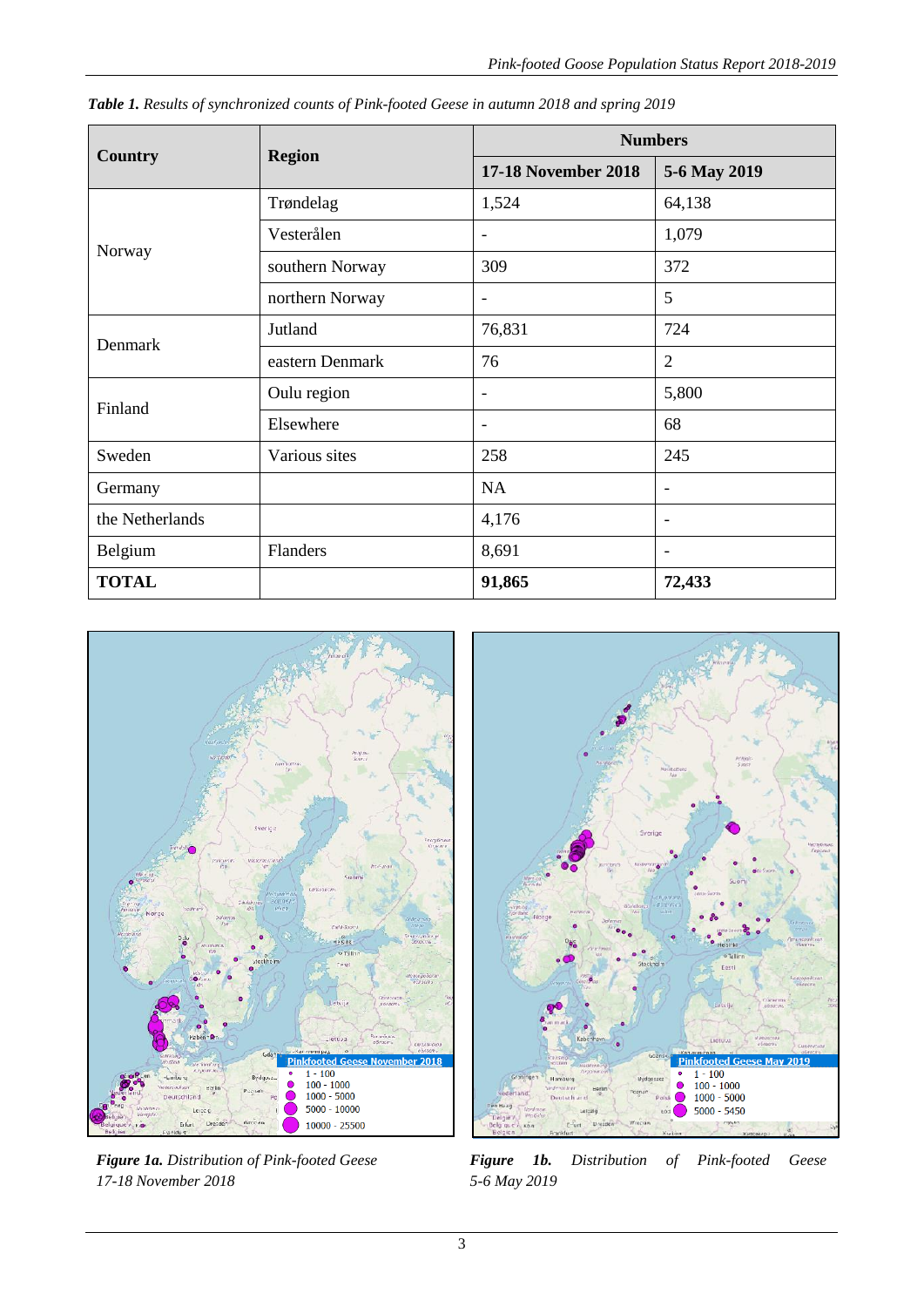

*Figure 2. Development of the size of the Svalbard autumn population of the Pink-footed Goose, 1965/66-2018/19 (filled blue) with additional spring population in 2010-2019 (open orange)*

To obtain an alternative estimate of total population size of Pink-footed Geese, we used a capture-recapture approach (Lincoln index) on sightings of geese marked with neck collars in Denmark, Norway and Svalbard. The estimation is based on the ratio of total geese per marked goose and the total number of marked geese in the population (Sheaffer and Jarvis, 2013). Recordings of marked versus unmarked individuals in flocks started in 1991 (Ganter and Madsen, 2001). In the first 20 years, recordings were made on relatively few flocks (average number of flocks scanned annually was 28; range 1-153); since 2012, the recordings have been intensified to increase the sample size (average number of flocks scanned was 295, range 227-383). For each year during 1991-2018 we estimated a mean ratio of marked to unmarked geese for all flocks >100 individuals recorded in autumn and spring in Denmark and the Netherlands. In 2018/19 only data from Denmark (October-November 2018 and March-April 2019) has been made available. The number of neck-banded geese alive was estimated based on the number of marked geese seen at least twice in an observation window covering mid-March to mid-May (corresponding to a period of coordinated observation efforts), corrected for the detection rate of marked birds alive. Ringing and re-sighting data was extracted from [http://www.geese.org,](http://www.geese.org/) where observers add their registrations. Detection rate was estimated using the program MARK (White and Burnham, 1999). As the detection rate of the last year in a time series is not estimable, we assumed the detection rate and the variance for the most recent year to be identical to the previous year, since the variation between subsequent years has been moderate. The total population size was estimated as the number of marked geese alive divided by the corrected estimate of the ratio. The confidence limits were estimated based on the variance estimate for the population.

The estimated population size was  $75,300$  individuals  $(\pm 11,12895\%$  CL) in May 2019. As shown in Figure 3, there has been a relatively good accordance between the spring population counts and the Lincoln index estimate in recent years.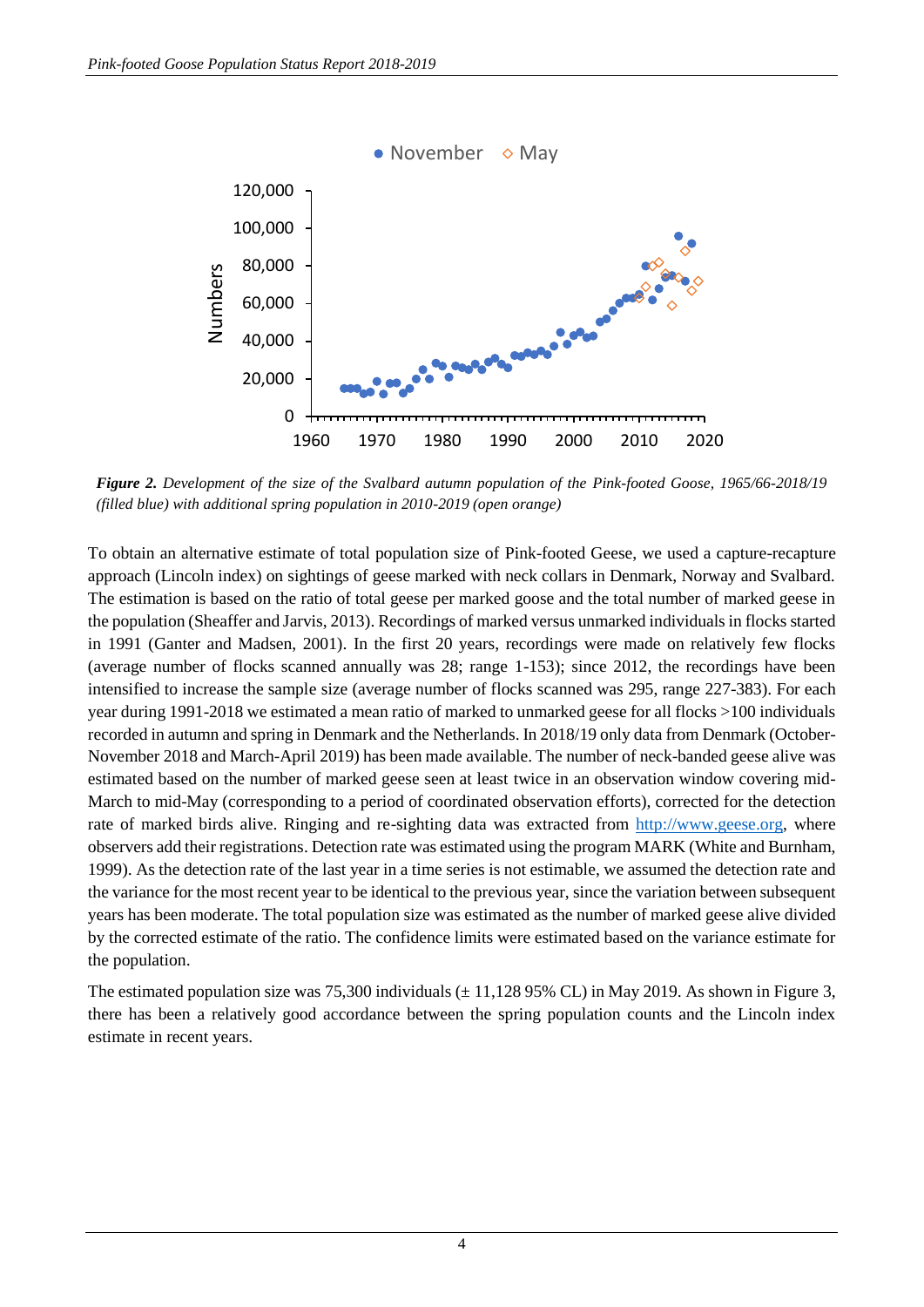

*Figure 3. Comparison of population estimates based on counts and marked individuals (average ± 95% CL) during 1991/92 – 2018/19. During 1991-2011, the number of goose flocks scanned for marked/unmarked birds was relatively low, but since 2012-13 it has increased, which is the reason for the decrease in variance. In years with fewer than 10 flocks scanned (1998, 2010), estimates have not been shown. Since 2009-10, count population estimates for spring have been shown, because the Lincoln estimate also represents a spring estimate.*

# **3 - Productivity**

Age counts, i.e. recording of the proportion of juvenile birds in random flocks during autumn, were performed in Trøndelag, Norway, NW and W Jutland, Denmark, Friesland, the Netherlands and Flanders, Belgium during 12 October and 4 November 2018. The proportion of juveniles differed between countries and was lowest in Denmark and highest in Flanders. The weighted estimate, taking into account the percentage of geese staging in the different countries of 14.2% is close to the long-term average for the population (14.3%) (Table 2; Figure 4). The breeding output is lower than predicted on the basis of spring weather conditions in Svalbard, i.e. positive temperature days in May 2018 which were record high (see Madsen et al., 2018 and Figure 9). Because the population count is performed later than the age counts, the weighting has been based on counts in Norway in October and an assumption that the numbers in the Netherlands and Belgium remained the same from late October to mid-November, while the birds staging in Norway in October subsequently continued to Denmark. If the age ratio would be based on the number of birds sampled in each country, the proportion of juveniles would be 14.6%.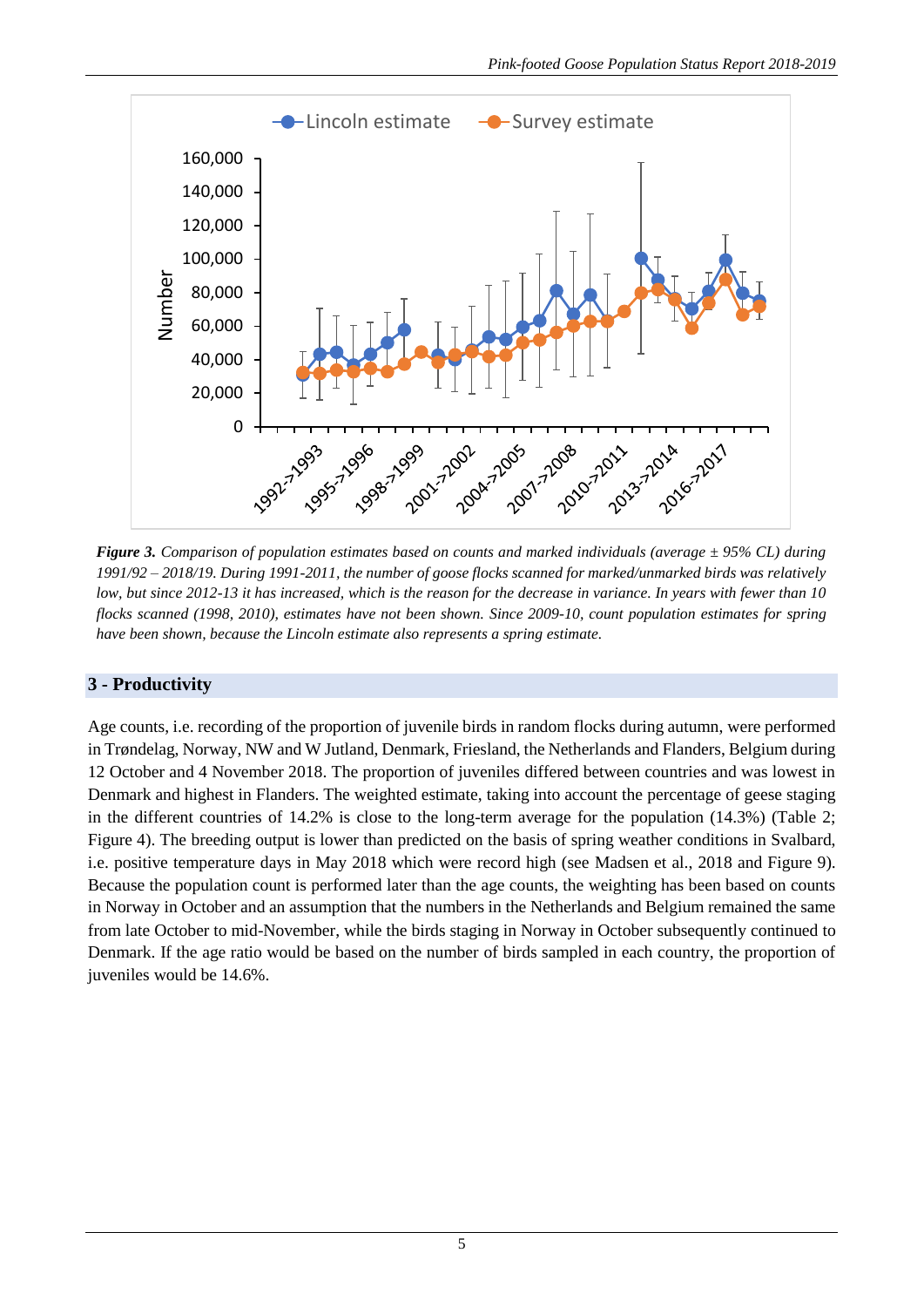| <b>Table 2.</b> Age counts in autumn 2018 and a weighted estimate for the entire population based on the age counts and |
|-------------------------------------------------------------------------------------------------------------------------|
| approximate numbers in each country. For Trøndelag in Norway, systematic counts in the second half of October have      |
| been used. For Denmark (and including Sweden) the mid-November numbers minus the numbers in Norway in October           |
| has been used, while for the Netherlands and Belgium, the mid-November counts have been used.                           |

|                                  | No.              | No.           | <b>Total</b> | $\frac{0}{0}$ | <b>Population late</b> | <b>Estimated no.</b> |  |
|----------------------------------|------------------|---------------|--------------|---------------|------------------------|----------------------|--|
|                                  | <b>Juveniles</b> | <b>Adults</b> | sample       | juveniles     | Oct. per region        | juveniles per region |  |
| Trøndelag,<br>Norway             | 732              | 3,644         | 4,376        | 16.7          | 18,700                 | 3,128                |  |
| Jutland, Denmark                 | 1,766            | 13,066        | 14,832       | 11.9          | 60,800                 | 7,239                |  |
| Friesland,<br>the Netherlands    | 732              | 3,449         | 4,181        | 17.5          | 4,200                  | 735                  |  |
| Flanders, Belgium                | 501              | 1,640         | 2,141        | 23.4          | 8,200                  | 1,919                |  |
| <b>Total</b>                     | 3,731            | 21,799        | 25,530       |               | 91,900                 | 13,021               |  |
| Weighted proportion of juveniles |                  |               |              | 14.2          |                        |                      |  |



*Figure 4. Proportion of juveniles in the autumn population of the Svalbard Pink-footed Goose, 1980-2018.* The dotted line indicates the mean of the whole period.

## **4 – Survival**

Annual survival was estimated using the program MARK (White and Burnham, 1999) based on recoveries of dead birds and encounter histories (Joint Live and Dead Encounters) of all Pink-footed Geese ringed with neck-collars during 1990-2018 (inclusive observations in 2019). Ringing and re-sighting data was extracted from [http://www.geese.org](http://www.geese.org/) and recoveries of dead birds were supplied by the ringing offices in Denmark and Norway. Encounter histories were based on an observation window from 23 March – 22 May and, because neck-collared individuals are generally seen several times during this period, only birds with at least two sightings within the observation window were included as positive observations. This ensured that the influence of re-sighting errors was kept to an absolute minimum. Using MARK, a number of models were fitted with various constraints on survival, re-sighting probability and recovery probability. These models were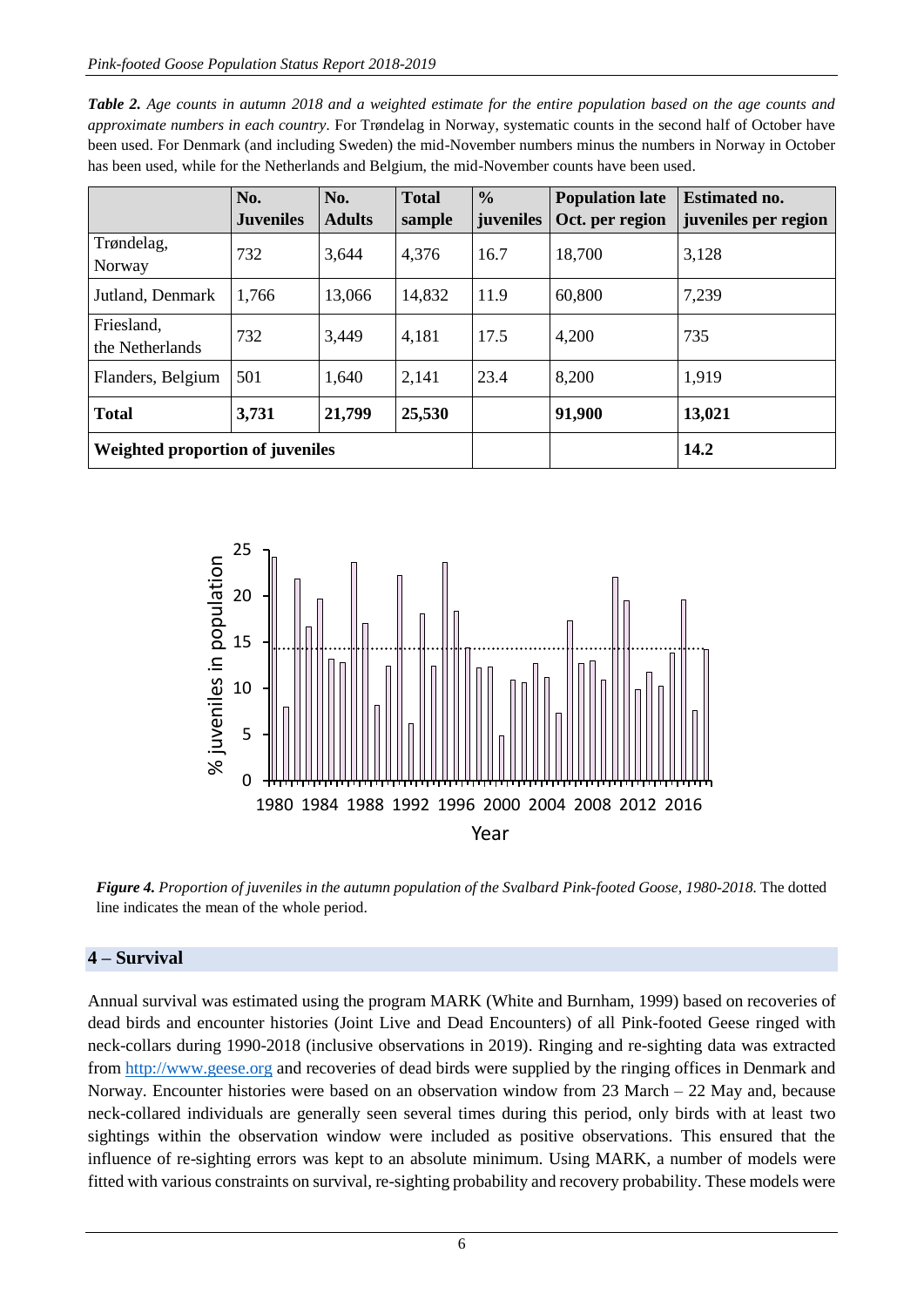evaluated using AIC (Burnham and Anderson, 2002) and estimates of annual survival from the best performing model used.

The survival estimates are updated each year and subject to minor changes due to continuous reporting of resightings. Therefore, the most recent estimate is preliminary. Overall, adult survival has decreased during the last two decades. Based on the newest update, the adult survival estimate was 0.73 in 2017-2018 (Figure 5).



*Figure 5. Adult survival estimates of the Svalbard Pink-footed Goose, 1990/91-2017/18 with a preliminary estimation for 2018/19 (also see text)*

## **5 – Harvest in Norway and Denmark 2018/19**

Following the optimal harvest strategy for the hunting season 2018/2019 (Johnson and Madsen, 2018) the International Working Group for the ISSMP recommended a harvest of Pink-footed Geese of 25,000 in 2018/19 in order to reduce the population towards the 60,000 target (Madsen and Williams, 2012). As a consequence, the hunting season continued to include January in Denmark, similar to the previous hunting season. In Norway, the attempt to improve the organization of goose hunting continued.

Data on hunting bags from Norway has been supplied by Statistics Norway [\(www.ssb.no;](http://www.ssb.no/) communicated via the Norwegian Environment Agency). Hunting bags from Denmark have been derived from the National Hunting Bag Statistics (Danish Environmental Protection Agency; Aarhus University) [\(http://bios.au.dk/videnudveksling/til-jagt-og-vildtinteresserede/vildtudbytte\)](http://bios.au.dk/videnudveksling/til-jagt-og-vildtinteresserede/vildtudbytte). Both in Norway and Denmark reporting the harvest is mandatory and hunters report their bags online. However, since not all hunters in Norway and Denmark may yet have reported their hunting bags (as of 15 May 2019), the data for 2018/19 is still preliminary (Table 3). For Denmark, the proportion of hunters having reported their bag by May is c. 90%; however, based on experiences from previous years, it is likely that the remaining 10% of hunters are not representative but shoot little. Therefore, the harvest has not been corrected for lacking response. For Norway, data from earlier years have been updated with the final reports.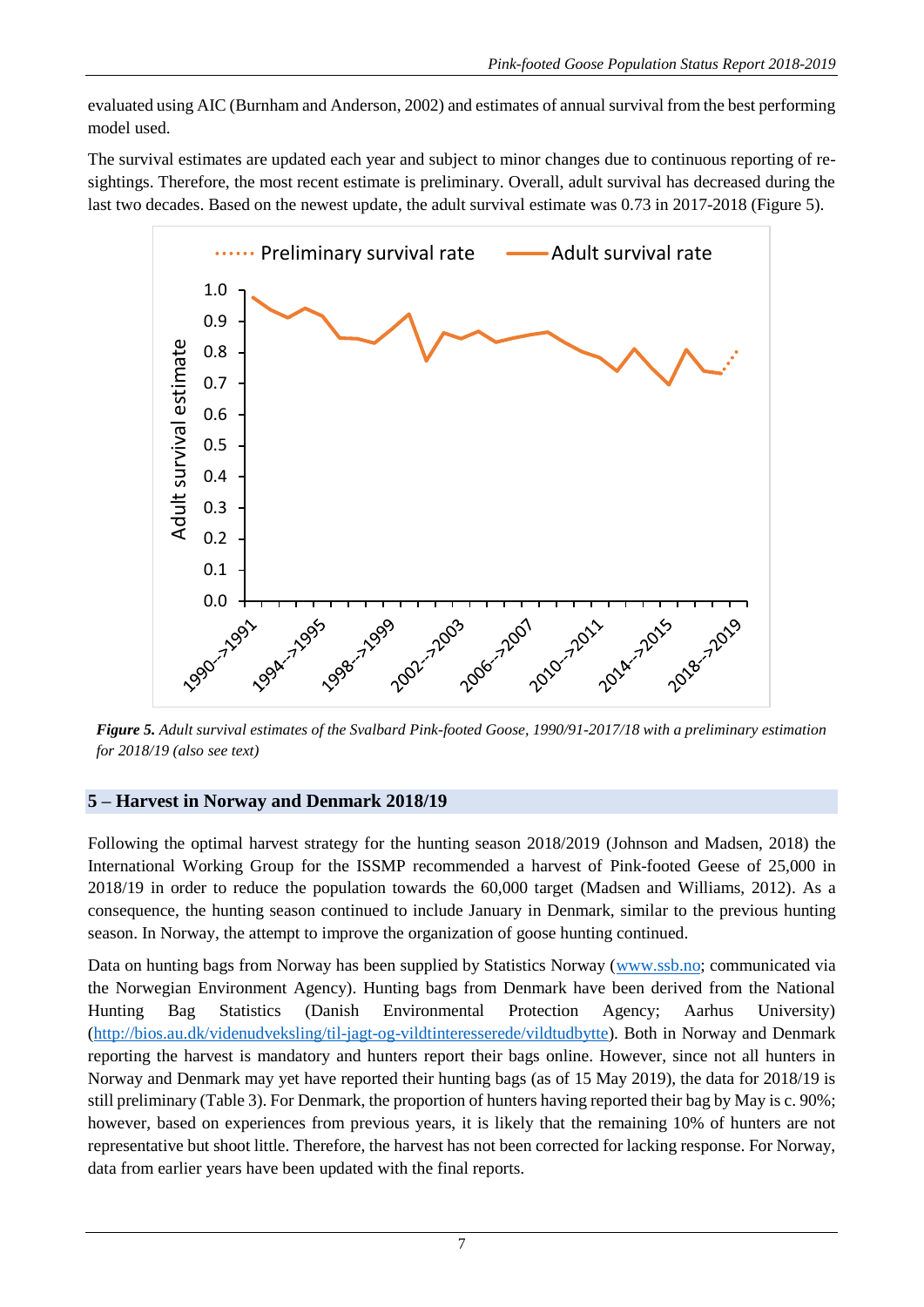In Norway, a preliminary total of 3,087 Pink-footed Geese were reported shot, all from Trøndelag. This is higher than all previous years (Table 3, Figure 6).

The number of Pink-footed Geese reported shot in Denmark was 10,116 (Table 3, Figure 6). This number is lower than the first two years (2014/2015, 2016/2017) of extended hunting season (January), but higher than the third year of hunting in January (2017/2018; Table 3). In 2018/2019, 46% of the hunting bag was from January, comparable to the two first years with harvest in January (although, in 2017/2018 only approximately 16% was shot in January). This seasonal distribution is seen in the reports of wings by hunters as well as in the recoveries of ringed geese reported as shot (Figures 7 and 8; Madsen et al. 2017b, 2018).

In total, the preliminary number of harvested geese was 13,203 (Table 3, Figure 6).

*Table 3. Hunting bags of Pink-footed Geese in Norway and Denmark (preliminary numbers; see text), hunting seasons 2012/13-2018/19.* Birds killed by derogation shooting are not included in the bag data.

\* The number from Norway in 2018/19 is preliminary; all remaining years show the final official annual numbers of harvested geese.

| <b>Country</b> | 2012/13 | 2013/14 | 2014/15 | 2015/16 | 2016/17 | 2017/18 | 2018/19  |
|----------------|---------|---------|---------|---------|---------|---------|----------|
| Norway         | 2,180   | 2,010   | 1,830   | 3,170   | 3,490   | 2,590   | $3,087*$ |
| Denmark        | 8,580   | 9,262   | 13,200  | 8,761   | 13,335  | 9,657   | 10,116   |
| <b>TOTAL</b>   | 10,760  | 11.272  | 15,030  | 11,931  | 16,825  | 12,247  | 13,203   |



*Figure 6. Development in the harvest of Pink-footed Geese in Norway (orange) and Denmark (blue), 1990/91-2018/19.*  Harvest data for Norway was available from 1992 onwards. The preliminary harvest number in Norway in 2018/19 is indicated in bright orange.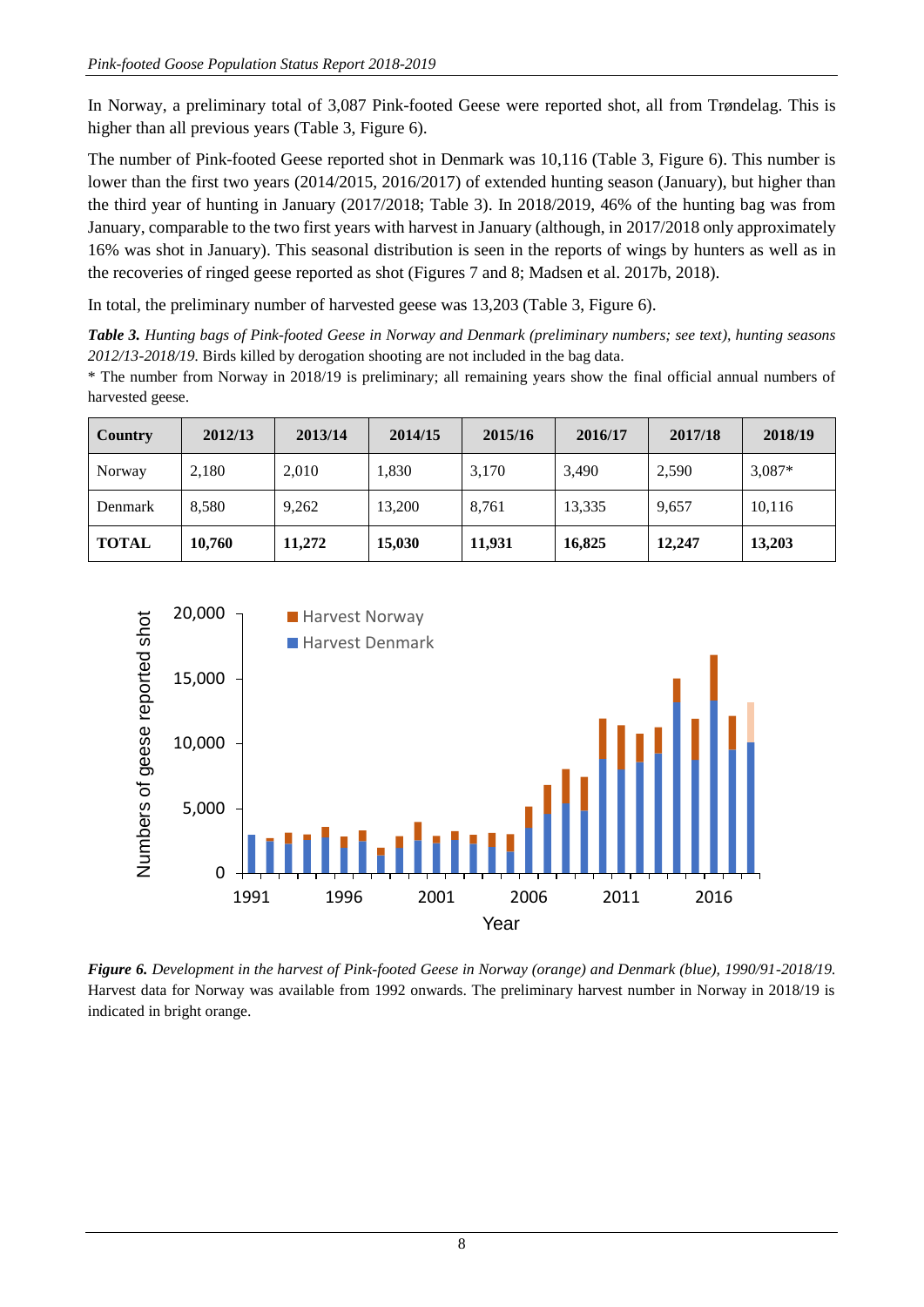

*Figure 7. Number of wings of Pink-footed Geese (Ntotal =194; NSep- Nov I =72) collected from hunters in Denmark in the 2018/19 hunting season, divided into half-monthly intervals*



*Figure 8. Number of marked Pink-footed Geese recorded as shot in the 2018/19 hunting season in Denmark and Norway*

# **6 - Crippling**

Status and trend of crippling of Pink-footed Geese caused by shotgun shooting has been given by Clausen et al. (2017). On 27 April and 1 May 2019, a total of 23 adult Pink-footed Geese were caught by cannon-net and X-rayed at Tyrnävä, near Oulu, Finland. Four geese (17.4%) carried shotgun pellets in their tissues. However, the sample is too small for statistical treatment and comparison with previous years.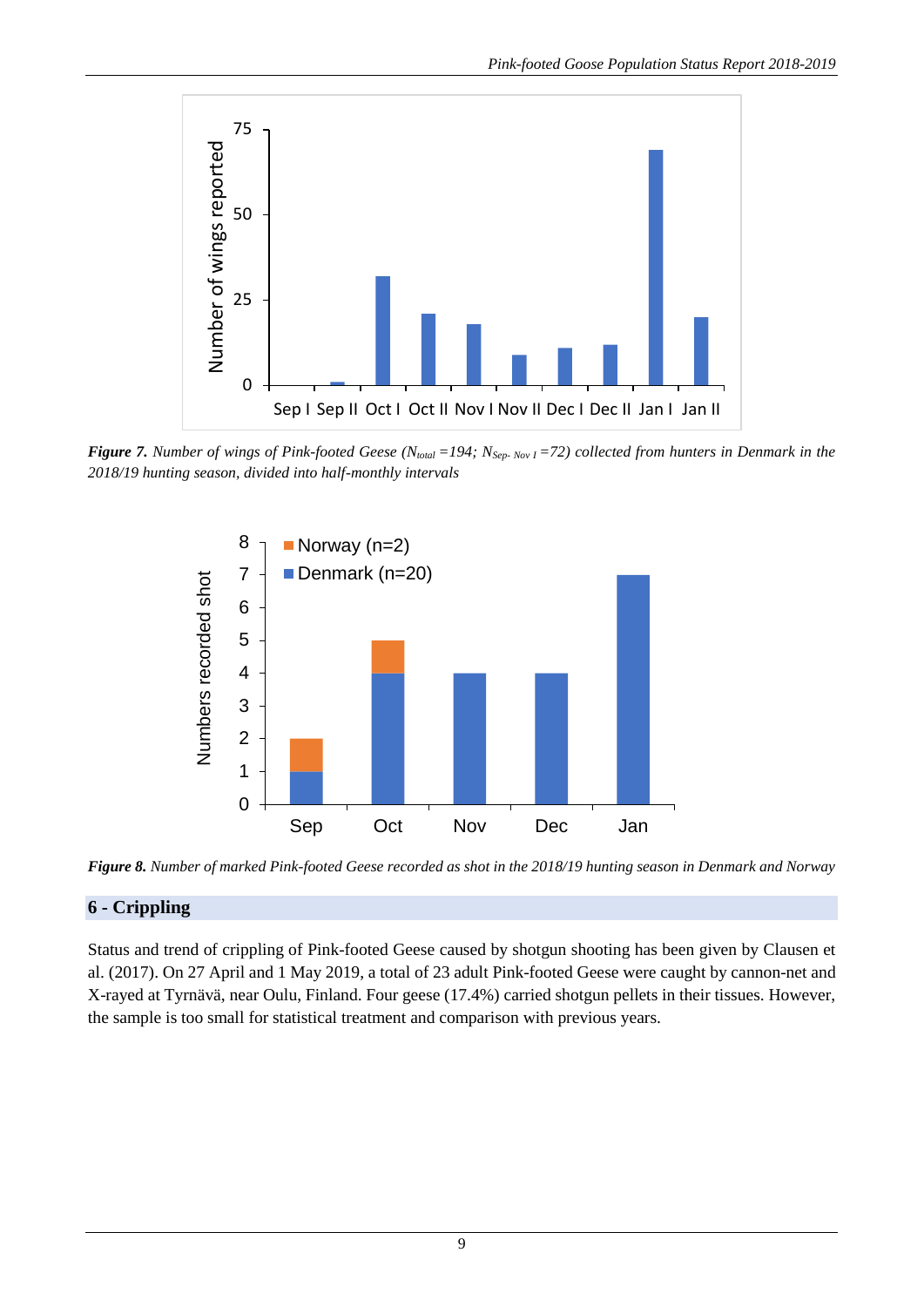### **7 – Spring weather conditions in Svalbard 2018**

For the modelling of optimal harvest strategy for the hunting season 2019/20, we use the weather conditions in May in Svalbard as a predictor of the production of young (Jensen et al., 2014). The mean daily temperatures are derived from Ny Ålesund and Svalbard Airport meteorological stations [\(www.yr.no\)](file:///C:/Users/eva.meyers/AppData/Local/Microsoft/Windows/INetCache/Content.Outlook/0VM717GY/www.yr.no). In May 2018 Ny Ålesund had 8 thaw days and Svalbard Airport had 9 thaw days. For further analysis an average of 8.5 thaw days will be used, which is almost identical to the long-term average for 1990-2019 (8.8 days; see Figure 9). Hence, we predict the 2019 breeding success will be intermediate.

The optimal harvest strategy is reported separately (Johnson et al. 2019).



*Figure 9. Number of thaw-days (days with average temperatures above 0<sup>o</sup>C) in May on Svalbard, expressed as an average for Ny Ålesund and Longyearbyen Airport (data source: Norwegian Meteorological Institute).* Dotted line shows the trend based on a linear regression.

## **8 – Agricultural damage**

Various indicators of agricultural damage related to Pink-footed Geese are reported from Norway, Denmark, the Netherlands and Belgium. In Finland and Sweden, which still hold a small proportion of the population, no damage has been reported. In Norway the agricultural authorities subsidise farmers for allowing Pink-footed Geese to forage on their land. The level of subsidy is negotiated nationally each year, hence figures are not a direct measure of damage. In the Netherlands and Belgium farmers are paid compensation for damage. In Denmark derogation shooting outside the open hunting season is used to alleviate agricultural damage.

The Norwegian subsidy scheme has been in place since 2006 in Nord-Trøndelag and Nordland with subsidy expenditures of 450,771 EUR paid in 2018 (Figure 10). Nowadays, almost the entire Pink-footed Goose population stages in Nord-Trøndelag in spring and, as the population has increased, so have the subsidy expenditures; from 123,600 EUR in 2006 to a peak figure of 454,410 EUR in 2017 and 409,792 EUR in 2018. Pink-footed Geese have almost stopped using Nordland county as a stopover area in spring due to increasing competition with Barnacle Geese (Tombre et al. 2013). There the subsidies paid for hosting Pink-footed Geese have decreased from 92,700 EUR in 2006 to 35,047 EUR in 2017 and 40,979 EUR in 2018.

Belgium has had a compensation scheme in place since 2009 for crop losses due to foraging geese; however, species-specific estimations for winter crop damage have only been available since 2013/14. During 2013/14 and 2018/19 the expenditures caused by Pink-footed Geese have increased with a variation between 34,171 EUR (2013/14) and the record high number of 96,478 EUR in 2017/18, with a mean of c. 59,000 EUR (Figure 10). It should be noted that when mixed flocks of Pink-footed Geese and White-fronted Geese have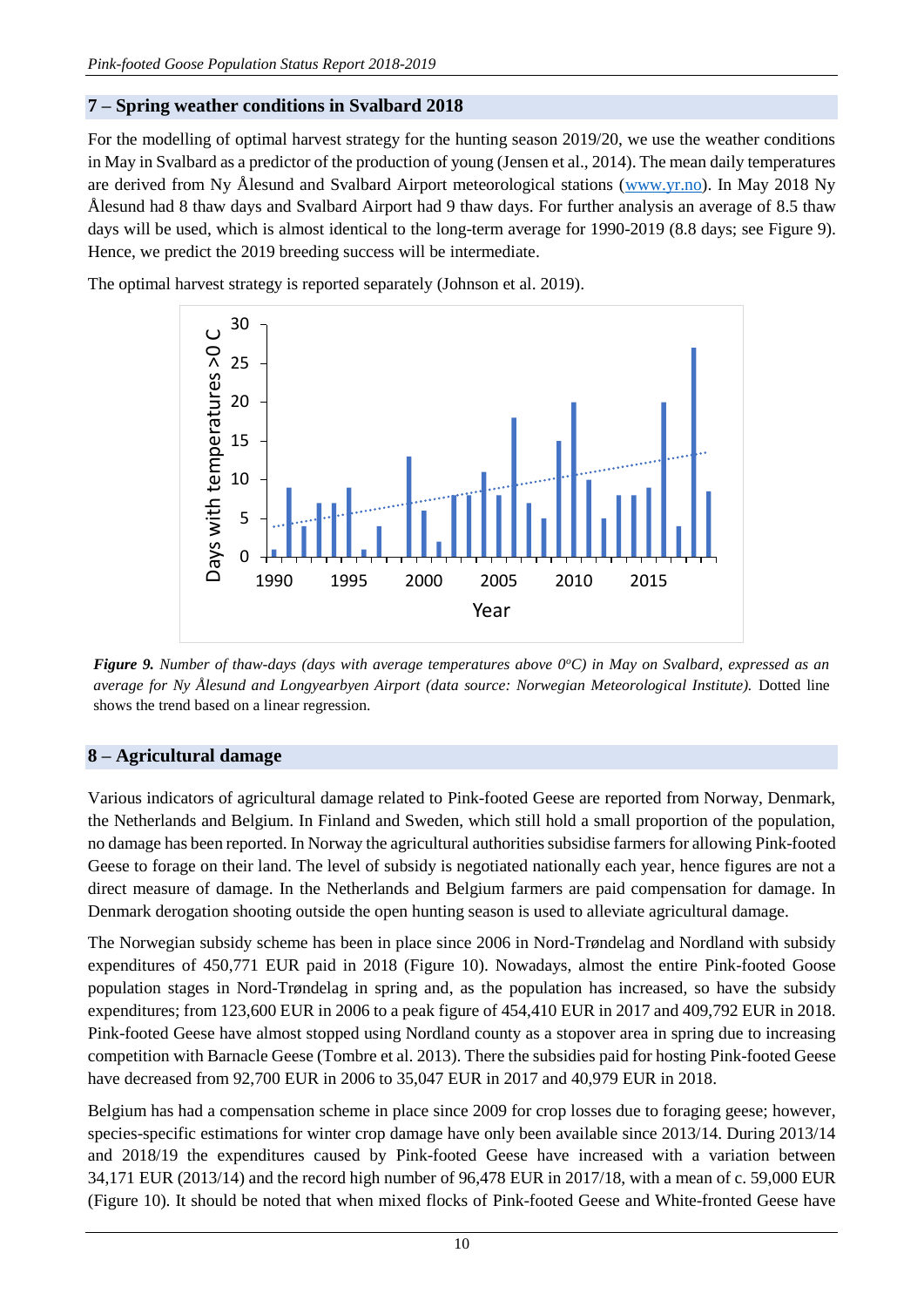been reported, the expenditures have been divided by two, which is of course a crude measure. Furthermore, in Belgium a farmer always has some "own risk" hence the expenditures are always slightly lower than the estimated damage cost. The total compensation paid does not necessarily reflect the real damage in the field since an increase may also be a result of that more farmers start claiming compensation. Many farmers accept a little damage and do not ask for compensation until a certain point is reached.

In the Netherlands it has been possible for individual farmers to apply for compensation payments since 1977 (Eerden, 1990). At that time the volume of payments was approximately 165,000 EUR (for all goose species). In 2005/06 the national goose management policy was changed following a ban on goose hunting and escalating costs. Key to this new approach was the replacement of direct damage reimbursement with fixed<sup>2</sup> 'accommodation payments' per hectare in specifically designated goose foraging areas throughout the country (Kwak et al., 2008). From c. 2013/14 the goose management policy has changed again. Due to decentralization of nature policy, each province is responsible for establishing its own goose management, which is now consistent or a mixture of fixed payments and damage payments. Since 2005/06 the annual expenditures (payments for damage, excluding fixed payments) for Pink-footed Geese have fluctuated between 20,822 EUR (2015/16) and 89,172 EUR (2009/10), with a mean of c. 62,000 EUR (Figure 10). The compensation for 2017/18 was 22,611 EUR. Compensation attributed to Pink-footed Geese comprise <1% of the total amount of goose damage payments in the Netherlands.

In 2017, 270 Pink-footed Geese were shot under derogation in Denmark (Table 4; Data: EU derogation report (Eionet 2019)). During 2008-2017, there has been an increase in the numbers shot under derogation.



*Figure 10. Expenditures related to managing agricultural damage caused by Pink-footed Geese in Belgium (Compensation paid; Oct/Nov - Jan/Feb; orange), the Netherlands (Compensation paid; 1 Nov-31 Oct; grey) and Norway (Subsidies paid; 1 Jan – 31 Dec; blue).* (Data sources: Belgium: Vlaamse Overheid, Agentschap Natuur & Bos; the Netherlands: BIJ12; Norway: The County Governor of Trøndelag & Nordland).

*Table 4. Pink-footed Geese shot under derogation in Denmark (Eionet 2019)*

1

| Country        | 2008 | 2009 | 2010 | 2011     | 2012 | 2013 | 2014 | 2015 | 2016 | 2017 |
|----------------|------|------|------|----------|------|------|------|------|------|------|
| <b>Denmark</b> | U    |      | -    | $\theta$ | 10   | ◡    | 454  | 71   | 113  | 270  |

<sup>2</sup> Fixed payments per hectare cannot be assigned to species level since accommodation areas are multi-species units. Thus, there are no specific areas for Pink-footed Geese.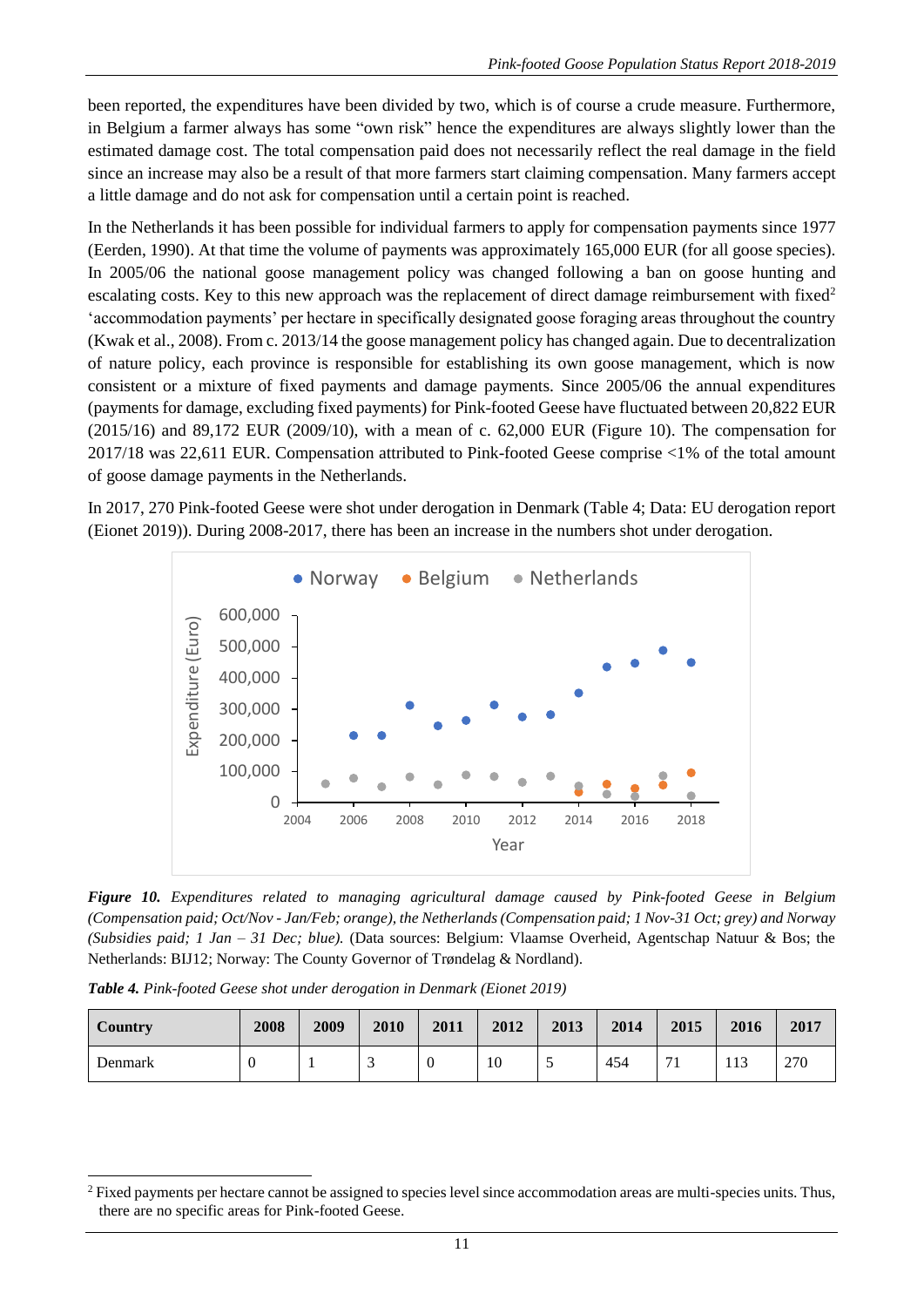#### **8 – Discussion**

The size of the Svalbard population of Pink-footed Goose increased in 2018/19 compared to the season before. This was expected due to record early thaw in the breeding area. The juvenile percentage was however lower than expected and was only at the average level for the whole period covered. The decline in numbers from mid-November 2018 to early May 2019 was approximately 20,000 birds; this cannot be explained by harvest alone. From the Danish wing surveys, we can calculate that approximately 62% of the Danish harvest was taken between mid-November and the end of January, equivalent to c. 6,300 geese, while all the Norwegian harvest was taken before mid-November. Hence, the major part of the discrepancy between the two counts has to be explained by count errors: either the November count was too high, or the May count was too low, and it is a challenge to adapt the monitoring scheme to the recent changes in distribution. In November, when most counts are made at roosts, the Pink-footed Geese often flock with Barnacle Geese, and at long distance the two species can be difficult to distinguish which may lead to an overestimate. This is especially a problem when counting birds flying to or from the roosting site, when large flocks are passing in a very short period. These counts are mainly from Denmark where many birds forage long distances from the roosting sites.

In spring, when most counts in Norway are performed in the middle of the day, most Pink-footed Geese occur on roost sites, but in recent years and increasing number of flocks have remained in the fields and become more difficult to find, which may lead to an underestimate. It is encouraging to see that there is a good accordance between the May count results and the Lincoln index.

In recent years, the number of Pink-footed Geese utilizing the Oulu area in Finland, as well as the southern part of Sweden and SE Denmark, have been rapidly increasing. More research is needed to understand the reasons for these changes. In April 2018 and again in late April 2019 small numbers of Pink-footed Geese were caught by cannon-nets in the Oulu area and marked with GPS collars to track their further migration and breeding areas (J. Madsen & J. Pessa unpubl. data).

The number of Pink-footed Geese migrating to the Netherlands during autumn has declined in recent years, while geese have been extending their stay in Denmark. The most likely explanation for this rapid change in migration strategy is the recent introduction of maize as a fodder crop in Denmark, which has led to a new highly energetic food resource in the autumn, based on the waste of corn after harvest (Clausen et al., 2018a,b). In contrast, the number of Pink-footed Geese migrating to Flanders in Belgium has remained more stable, but geese have increasingly shifted from foraging on grassland to waste crops (potatoes, maize) (Kuijken and Verscheure, 2016). In the Netherlands maize is also increasingly used (leading to exploration of new sites as well), but highest numbers are still feeding on grassland.

The increase in harvest in 2018-19 can be attributed to the population increase mainly due to the higher proportion of juveniles in the population compared to the year before. As juvenile geese are known to be more susceptible to hunting than older birds, the hunting opportunities may have been better than the year before (Madsen, 2010).

It was predicted that the breeding output in 2018 would be high due to a record early spring. However, this turned out not be the case. It is not clear what has negatively affected the breeding success. More detailed studies of the phenology of nesting, densities of nests and breeding success in selected colonies conducted as part of the COAT Svalbard long-term monitoring program [\(www.coat.no\)](http://www.coat.no/) may give more insight into factors affecting breeding success in the coming years. Given that the number of days in May with a mean temperature above 0 degrees Celsius in Svalbard in 2019 is close to the mean, it is predicted that the breeding success will be intermediate in 2019.

The preliminary data on expenditures related to agricultural damage prevention caused by Pink-footed Geese indicate that in Norway national subsidies correlate with the overall national population estimates of Pinkfooted Geese (Baveco et al. 2017). In Belgium the population size and expenditures are relatively stable; however, the compensation payments increased in 2018. In the Netherlands the expenditures have been stable,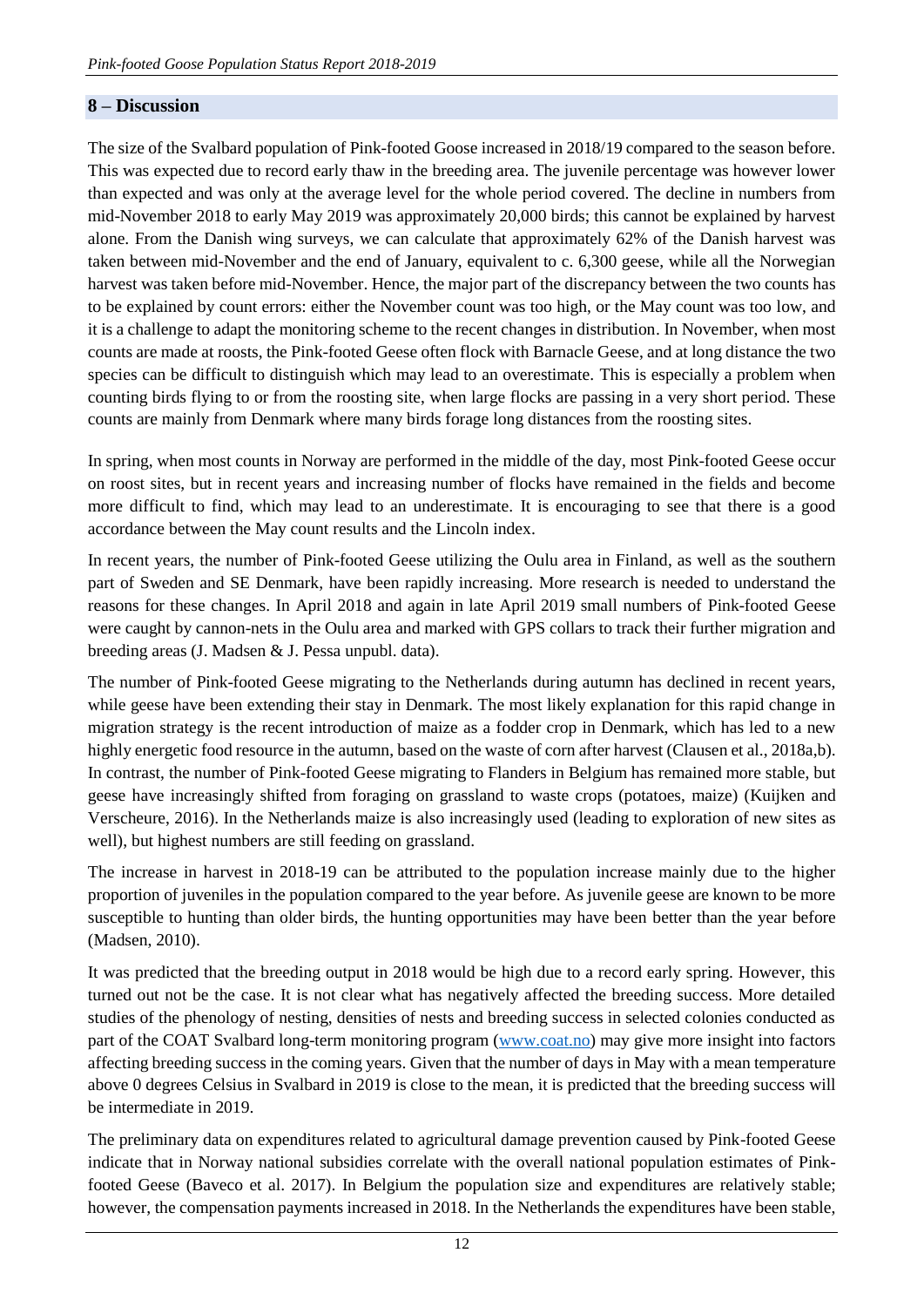but the national numbers of Pink-footed Geese are decreasing. There might be several explanations for this discrepancy; the possibility of compensation is better known among farmers; an increasing interest in claiming goose damage; increasing agricultural (market) prices; changing compensation policy; the appraisers' skills and capabilities to determine the species who is considered responsible for the damage, and finally the estimate of damage is made before the first cut of grass in April, so damage may be a cumulative effect of several goose species being on a field during winter. Furthermore, the species assignment to damage is still under debate. Regarding the derogation shooting in Denmark, it is premature to draw further conclusions until a more detailed analysis of the underlying data has been performed.

With regard to future needs for additional monitoring, it remains important to track new development of areas used by the Pink-footed Geese. Tracking of Pink-footed Geese by GPS-loggers can assist in detecting new traits in the migration patterns and schedules. Some first catches were made in the new staging area near Oulu in Finland in April 2018 and again in April 2019 and the data from these will provide important information on phenology, staging areas and migratory routes for this part of the population. Furthermore, during July and August 2018, adult females were tagged during moulting in Svalbard (Netherlands Institute for Ecology, Aarhus University). The tagged birds have provided very useful insights into local and regional site use and interchange between sites. Furthermore, looking at the reporting by volunteer ornithologists on national online portals gives an important first clue about new developments.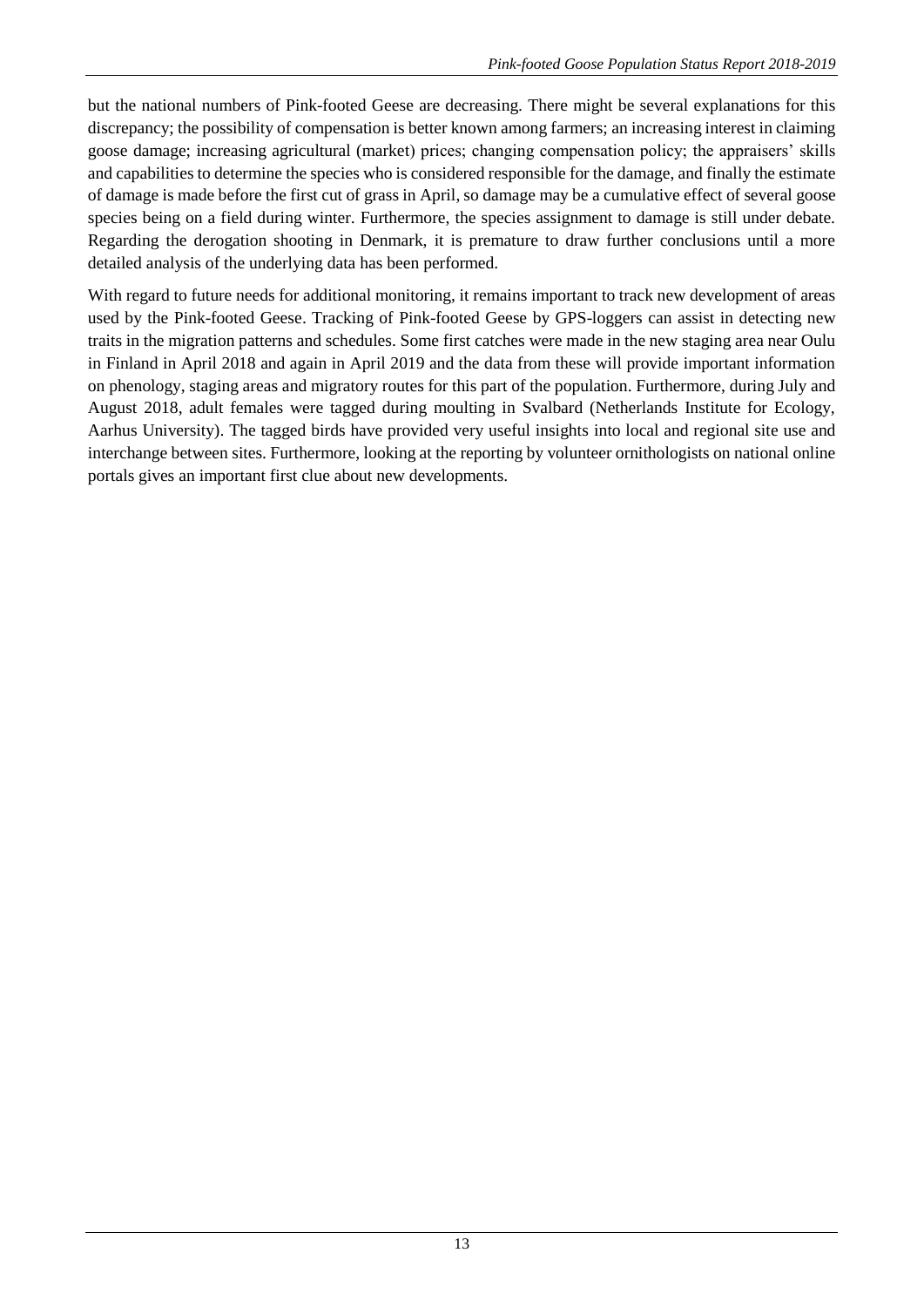#### **9 – References**

- **Baveco, J.M., Bergjord, AK., Bjerke, J.W., Chudzińska, M.E., Pellissier, L., Simonsen, C.E., Madsen, J., Tombre, I.M., Nolet, B.A.,** 2017. Ambio 46(Suppl 2): 210. https://doi.org/10.1007/s13280-017-0899-5
- **Burnham, K.P., Anderson, D.R.,** 2002. Model selection and multimodel inference: A practical informationtheoretic approach. Springer Science, New York.
- **Clausen, K.K., Holm, T.E., Haugaard, L., Madsen, J.,** 2017. Crippling ratio: A novel approach to assess hunting-induced wounding of wild animals. Ecol. Indic. 80, 242–246. doi:10.1016/j.ecolind.2017.05.044
- **Clausen, K.K., Madsen, J., Cottaar, F., Kuijken, E., Verscheure, C.,** 2018a. Highly dynamic wintering strategies in migratory geese: Coping with environmental change. Glob. Chang. Biol. (Early view). doi:10.1111/gcb.14061.
- **Clausen, K.K., Madsen, J., Nolet, B.A., Haugaard, L.,** 2018b. Maize stubble as foraging habitat for wintering geese and swans in northern Europe. Agric. Ecosyst. Environ. 259, 72–76. doi:10.1016/j.agee.2018.03.002.
- **Eerden, M.R.V.,** 1990. The solution of goose damage problems in The Netherlands, with special reference to compensation schemes. Ibis 132. doi:10.1111/j.1474-919X.1990.tb01043.x.

**Eionet,** 2019. File: 181011\_habides-derogations\_2.xml. http://cdr.eionet.europa.eu/dk/eu/habides/envw78tg /181011\_habides-derogations\_2.xml/manage\_document; accessed 27 May 2019.

- Ganter, B., Madsen, J., 2001. An examination of methods to estimate population size in wintering geese. Bird Study 48, 90–101.
- **Jensen, G.H., Madsen, J., Johnson, F.A., Tamstorf, M.P.,** 2014. Snow conditions as an estimator of the breeding output in high-Arctic Pink-footed Geese Anser brachyrhynchus. Polar Biol. 37, 1–14. doi:10.1007/s00300-013-1404-7.
- **Johnson, F.A., Madsen, J.,** 2018. Adaptive Harvest Management for the Svalbard Population of Pink‐Footed Geese - 2018 Progress Summary. Cooperator Report AEWA European Goose Management International Working Group.
- **Johnson, F.A., Heldbjerg, H., Clausen, K.K., Madsen, J.,** 2019. Svalbard Population of Pink‐Footed Geese - Adaptive harvest management for 2019. Prepared by the AEWA European Goose Management Platform Data Centre.
- **Kuijken, E., Verscheure, C.,** 2016. Wintering Pink-footed Geese Anser brachyrhynchus in the coastal polders of Flanders (Belgium) during 2015/2016: Persistent trends in habitat use. Goose Bull. 21, 6–11.
- **Kwak, R., van der Jeugd, H.P., Ebbinge, B.S.,** 2008. The new Dutch policy to accommodate wintering waterfowl. Vogelwelt 129, 134–140.
- **Madsen, J.,** 2010. Age bias in the bag of Pink-footed Geese Anser brachyrhynchus: Influence of flocking behaviour on vulnerability. Eur. J. Wildl. Res. 56, 577–582. doi:DOI 10.1007/s10344-009-0349-1.
- **Madsen, J., Jensen, G.H., Cottaar, F., Amstrup, O., Asferg, T., Bak, M., Bakken, J., Balsby, T., Christensen, T.K., Clausen, K.K., Frikke, J., Gundersen, O.M., Günther, K., Kjeldsen, J.P., Koffijberg, K., Kruckenberg, H., Kuijken, E., Månsson, J., Nicolaisen, P.I., Nielsen, H.H., Nilsson, L., Reinsborg, T., Pessa, J., Shimmings, P., Tombre, I., Verscheure, C.,** 2017b. Svalbard Pink-footed Goose. Population Status Report 2016-17. Aarhus University, DCE – Danish Centre for Environment and Energy, 14 pp. Technical Report from DCE – Danish Centre for Environment and Energy No. 82.